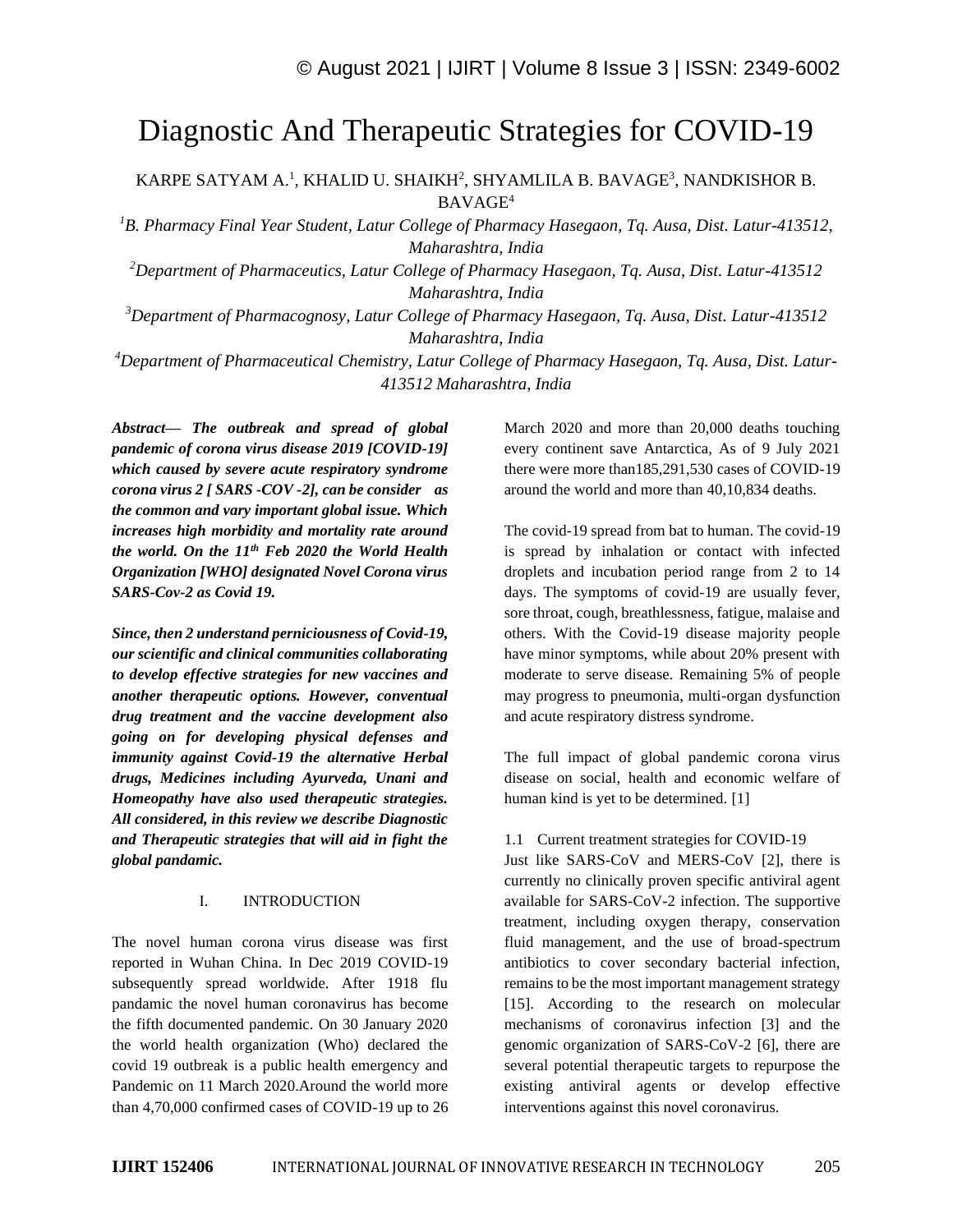## 1.2 Virally targeted inhibitors

Remdesivir, an adenosine analogue that can target the RNA dependent RNA polymerase and block viral RNA synthesis, has been a promising antiviral drug against a wide array of RNA viruses (including SARS/MERS-CoV) infections in cultured cells [4], mice and nonhuman primate models [6,7]. The Washington Department of Health administrated remdesivir intravenously first and found that remdesivir might have potential protection from SARS-CoV-2 infection [8]. Then remdesivir and chloroquine have been demonstrated to inhibit SARS-CoV-2 effectively in vitro [9]. Hence, other nucleoside analogues, such as favipiravir, ribavirin and galidesivir [10], may be potentially clinically applicable against SARS-CoV-2. Chymotrypsin-like (3C-like protease, 3CLpro) and papain-like protease (PLP) are non-structural proteins, which have an essential function for coronaviral replication and can inhibit the host innate immune responses [11]. So 3CLpro inhibitors, such as cinanserin [11] and flavonoids [13], and PLP inhibitors, such as diarylheptanoids are other attractive choices to fight against SARS-CoV-2. ACE2 mediates SARS-CoV-2 entry into the cell as a functional receptor of coronaviruses. So blocking the binding of S protein with ACE2 is also a meaningful strategy against SARS-CoV-2 infection [10].

## 1.3 Antibody and plasma therapy

It has also been reported that there are many convalescent patients donating plasma against SARS-CoV-2, just as SARS-CoV [15] and MERS-CoV trials. It has preliminary acquired favourable results in acute, severe SARS-CoV-2 patients. Moreover, the generation of recombinant human monoclonal antibody (mAb) is a fairly straightforward path to neutralize SARS-CoV. CR3022, a SARS coronavirusspecific human monoclonal antibody, can bind potently with the receptor-binding domain (RBD) of SARS-CoV-2 and has the potential to be developed as candidate therapeutics of SARS-CoV-2 infections [17]. Other monoclonal antibodies neutralizing SARS-CoV, such as m396, CR3014, could be an alternative for the treatment of SARS-CoV-2 [18].

## 1.4 Vaccines

COVID-19 is an epidemic of unprecedented proportions in modern human history. Under 18 Since the outbreak of the pandemic, nearly two hundred million have been confirmed cases and 4 million deaths worldwide. There have also been huge efforts directed towards Finding safe and effective vaccines. By July 2021, there were 105 COVID-19 vaccine candidates in clinical development, 184 in preclinical development, and 18 approved emergency vaccines Used by at least one regulatory body. These vaccines include live attenuated whole virus or Inactivated, protein, viral, and nucleic acid vaccines. The administration of vaccine is called vaccination. By mid-2021 three billion Doses of the COVID-19 vaccine have been administered all over the world, mostly high-income people Countries. Vaccines are biological preparations that provide active acquired immunity to a specific infectious disease. To achieve immunity against the virus and stop sending Vaccine development has been accelerated. The vaccine development is very long and tedious process. But in Covid-19 pandamic whole vaccine development completed in  $12 - 18$  months.

Effective SARS-CoV-2 vaccines are essential for reducing disease severity, viral shedding and transmission, thus helping to control the coronavirus outbreaks. There are several vaccination strategies against SARS-CoV, MERS-CoV tested in animals, including a live-attenuated virus, viral vectors, inactivated virus, subunit vaccines, recombinant DNA, and proteins vaccines [19]. These studies are in progress, but it requires months to years to develop the vaccines for SARS-CoV-2.Currently, there may be many promising targets for SARS-CoV-2,but more laboratory and clinical evidence still should be explored. The WHO is working with Chinese scientists to launch more than 80 clinical trials on potential treatments for SARS-CoV-2. Traditional Chinese medicine seems to have some effects in the supportive treatments. Some new pharmaceutical drugs, including HIV drugs and stem cells, were testified in those clinical trials.

## II. DIAGNOSTIC STRATEGIES FOR COVID-19

Rapid and accurate diagnosis of COVID-19 is of considerable significance for controlling outbreaks in the communities and hospitals [19]. Technologies such as polymerase chain reaction (PCR), reverse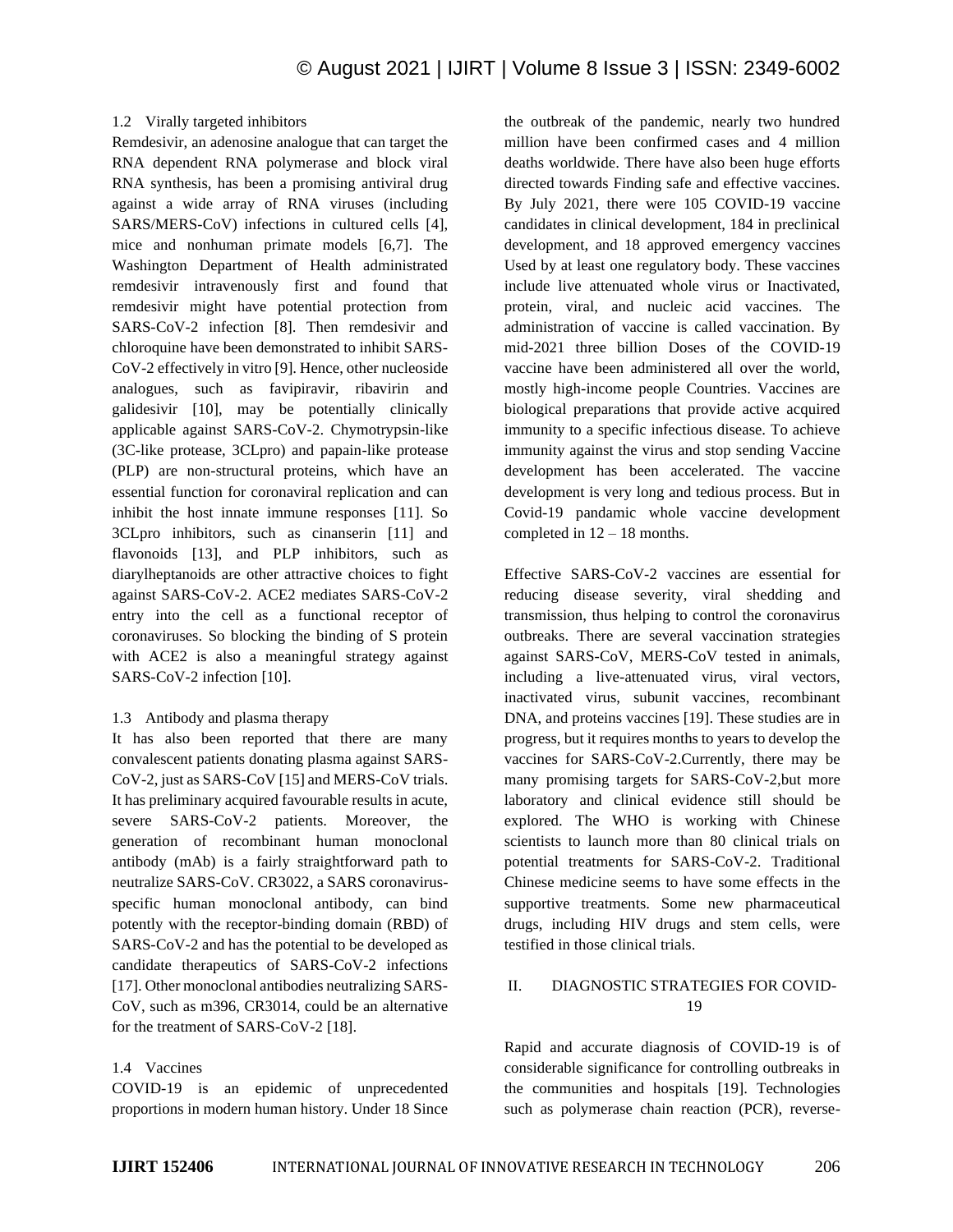transcription polymerase chain reaction (RT-PCR), real-time RT-PCR (RT-PCR), and reverse transcription loop-mediated isothermal amplification (RT-LAMP) have been leveraged as ideal diagnostic tests for CoVs [20,21]. To date, the frontline reaction to the SARS-CoV-2 outbreak has been PCR testing. As the gold standard for diagnosing the source of infection, PCR holds the preponderance that the primers required for such assays can be generated relatively quickly once the viral sequence is identified (Fig. 4) [22]. Soon after the virus was identified, the first quantitative RT-PCR assays to detect SARS-CoV-2 were inaugurated and distributed in January 2020 by WHO. Nevertheless, this test protocol was complicated and high-priced, and is primarily applicable for large centralized diagnostic laboratories. As for the diagnostic criteria currently formulated by the China National Health Commission, nasopharyngeal cancer and oropharyngeal swab tests have ripened into the standard evaluation for the diagnosis of COVID-19 infection. So far, three new RT-PCR tests targeting 8 Asian Journal of Pharmaceutical Sciences 16 (2021) 4–23 the RNAdependent RNA polymerase (RdRp)/helicase (Hel), nucleocapsid, and spike genes of SARS-CoV-2 had been inaugurated, with extremely lower detection limit in vitro [23]. The SARS-CoV E gene detection was superior to the RdRp gene test combined with the onestep RT-PCR system. The E gene PCR was adequate for diagnosing SARS-CoV-2 infection, but the RdRp protocol was endorsed to verify positive results [24]. Remarkably, a new FDA-authorized COVID-19 test using the Abbott ID NOW diagnostics platform has been developed, which can produce results in just 5 minutes cutting down on wait times both in terms of getting tested and receiving a diagnosis. As gene detection of SARS-CoV-2 might provide false negative results, it can be complemented by antibody detection, especially to better screen asymptomatic patients. Clinically, for those who are recently suffering from fever, fatigue, sore throat, cough or dyspnea due to exposure, the diagnosis of COVID-19 infection should be conducted with typical chest computerized tomography (CT) characteristics regardless of negative RT-PCR outcomes [25].Most of the COVID-19 cases shared similar characteristics on CT images, presenting bilateral distribution of patchy shadows and ground-glass opacity, sometimes presenting a circular shape and peripheral lung

distribution [26]. Some of the data published from China showed that in 21 primal chest CT scans, a large proportion of patients (86%) developed frosted glass opacity, affecting more than one lung lobe (71%) (bilateral involvement) [27]. It is also worth noting that lung cavitation, pleural effusions, discrete pulmonary nodules, along with lymphadenopathy were absent [27]. In addition to imaging technology, a recent study displayed that the Cas13-based SHERLOCK (specific high-sensitivity enzymatic reporter unlocking) platform can be harnessed for diagnosis of SARS-CoV-2. In this system, RNAtargeting Cas13 enzyme is deployed to identify specific genetic targets. The Cas13 can cleave nearby RNAs, a 'collateral' feature useful for amplifying a reporter signal in the diagnostic test. However, such a system needs to be further verified in clinical tests. Overall, combined with immunochromatography, colloidal gold, and other biotechnologies, associative detection strategies have been progressed swiftly.

#### REFERENCES

- [1] Pratibha Kumaria,b ,Archana Singhc, Moses Rinchui Ngasainaod , Ilma Shakee, Sanjay Kumara ,Seema Lala, Anchal Singhalf, Sohal SSg, Indrakant Kumar Singhd,, Hassan MIh,, Potential diagnostics and therapeutic approaches in COVID-19.
- [2] Zumla, J.F. Chan, E.I. Azhar, et al., Coronaviruses - drug discovery and therapeutic options, Nat. Rev. Drug Discov. 15 (2016) 327e347, https://doi.org/10.1038/nrd.2015.37.
- [3] D.A. Groneberg, R. Hilgenfeld, P. Zabel, Molecular mechanisms of severe acute X. Li et al. / Journal of Pharmaceutical Analysis 10 (2020) 102e108 107 respiratory syndrome (SARS), Respir. Res. 6 (2005) 8, https://doi.org/10.1186/1465-9921-6-8.
- [4] M.K. Lo, R. Jordan, A. Arvey, et al., GS-5734 and its parent nucleoside analog inhibit Filo-, Pneumo-, and Paramyxoviruses, Sci. Rep. 7 (2017) 43395, https://doi.org/10.1038/srep43395.
- [5] T.P. Sheahan, A.C. Sims, S.R. Leist, et al., Comparative therapeutic efficacy of remdesivir and combination lopinavir, ritonavir, and interferon beta against MERS-CoV, Nat.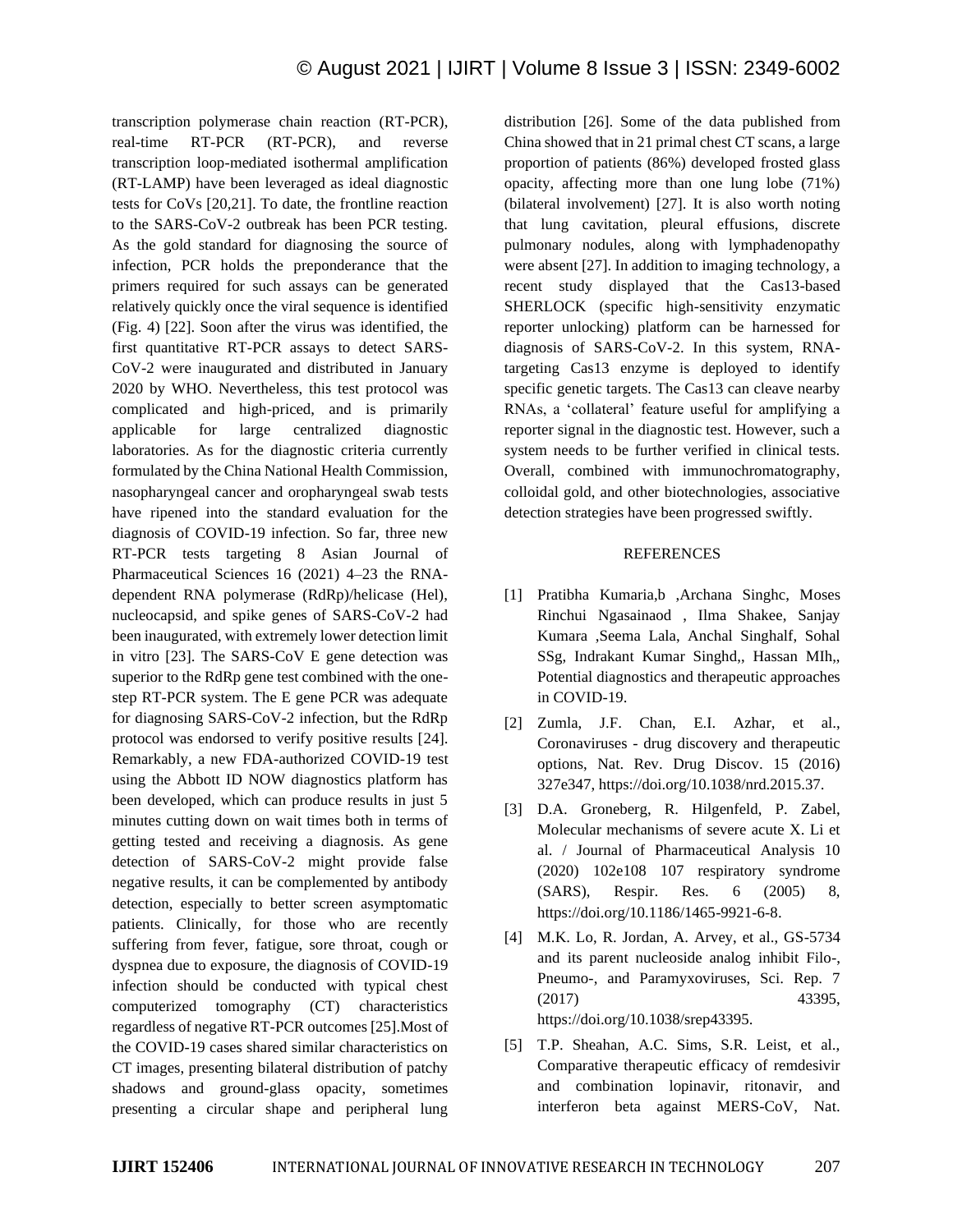.

Commun. 11 (2020) 222, https://doi.org/10.1038/s41467-019-13940-6.

- [6] E. de Wit, F. Feldmann, J. Cronin, et al., Prophylactic and therapeutic remdesivir (GS-5734) treatment in the rhesus macaque model of MERS-CoV infection, Proc. Natl. Acad. Sci. U.S.A. (2020), https://doi.org/10.1073/pnas.1922083117.
- [7] M.K. Lo, F. Feldmann, J.M. Gary, et al., Remdesivir (GS-5734) protects African green monkeys from Nipah virus challenge, Sci. Transl. Med.11(2019),https://doi.org/10.1126/scitransl med.aau9242.
- [8] M.L. Holshue, C. DeBolt, S. Lindquist, et al., First case of 2019 novel coronavirus in the United States, N. Engl. J. Med. (2020), https://doi.org/10.1056/NEJMoa2001191
- [9] M. Wang, R. Cao, L. Zhang, et al., Remdesivir and chloroquine effectively inhibit the recently emerged novel coronavirus (2019-nCoV) in vitro, Cell Res.(2020), https://doi.org/10.1038/s41422-020-0282-0.
- [10] E. De Clercq, New nucleoside analogues for the treatment of hemorrhagic fever virus infections, Chem. Asian J. 14 (2019) 3962e3968, https://doi.org/10.1002/asia.201900841.
- [11] Y. Chen, Q. Liu, D. Guo, Emerging coronaviruses: genome structure, replication, and pathogenesis, J. Med. Virol. 92 (2020) 418e423, https://doi.org/10.1002/jmv.25681.
- [12] L. Chen, C. Gui, X. Luo, et al., Cinanserin is an inhibitor of the 3C-like proteinase of severe acute respiratory syndrome coronavirus and strongly reduces virus replication in vitro, J. Virol. 79 (2005) 7095e7103, https://doi.org/10.1128/JVI.79.11.7095- 7103.2005.
- [13] S. Jo, S. Kim, D.H. Shin, et al., Inhibition of SARS-CoV 3CL protease by flavonoids, J. Enzym. Inhib. Med. Chem. 35 (2020) 145e151, https://doi.org/10.1080/14756366.2019.1690480

.

[14] J.Y. Park, H.J. Jeong, J.H. Kim, et al., Diarylheptanoids from Alnus japonica inhibit papain-like protease of severe acute respiratory syndrome coronavirus, Biol. Pharm. Bull. 35

(2012) 2036e2042, https://doi.org/10.1248/bpb.b12-00623.

- [15] J. Mair-Jenkins, M. Saavedra-Campos, J.K. Baillie, et al., The effectiveness of convalescent plasma and hyperimmune immunoglobulin for the treatment of severe acute respiratory infections of viral etiology: a systematic review and exploratory meta-analysis, J. Infect. Dis. 211 (2015) 80e90, https://doi.org/10.1093/infdis/jiu396..
- [16] K.L. Koenig, Identify-Isolate-Inform: a modified tool for initial detection and management of Middle East Respiratory Syndrome patients in the emergency department, West. J. Emerg. Med. 16 (2015)619e624, https://doi.org/10.5811/westjem.2015.7.27915..
- [17] X. Tian, C. Li, A. Huang, et al., Potent binding of 2019 novel coronavirus spike protein by a SARS coronavirus-specific human monoclonal antibody, Emerg.Microb. Infect. 9 (2020) 382e385, https://doi.org/10.1080/22221751.2020.1729069
- [18] L. Zhang, Y. Liu, Potential interventions for novel coronavirus in China: asystematic review, J. Med. Virol. (2020), https://doi.org/10.1002/jmv.25707.
- [19] To KKW, Tsang OTY, Yip CCY, Chan KH, Wu TC, Chan JM, et al. Consistent detection of 2019 novel coronavirus in saliva. Clin Infect Dis 2020:ciaa149.
- [20] Chan JFW, Choi GKY, Tsang AKL, Tee KM, Lam HY, Yip CCY, et al. Development and evaluation of novel real-time reverse transcription-PCR assays with locked nucleic acid probes targeting leader sequences of humanpathogenic coronaviruses. J Clin Microbiol 2015;53:2722–6.
- [21] Bhadra S, Jiang YS, Kumar MR, Johnson RF, Hensley LE, Ellington AD. Real-time sequencevalidated loop-mediated isothermal amplification assays for detection of Middle East respiratory syndrome coronavirus (MERS-CoV). PLoS One 2015(4):0123126.
- [22] Sheridan C. Fast, portable tests come online to curb coronavirus pandemic. Nat Biotechnol 2020;38:515–18